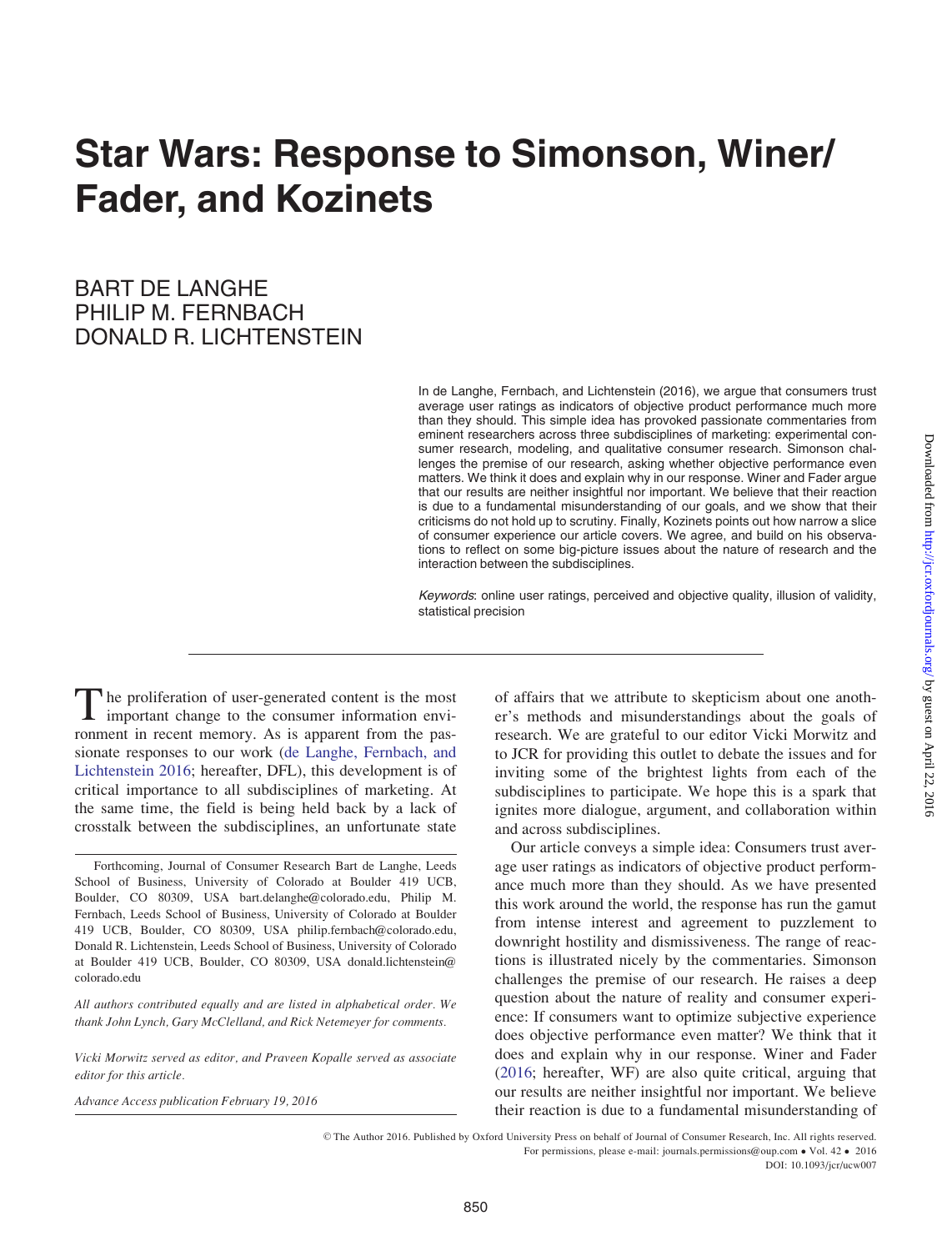our goals, failing to appreciate the role of the consumer in our analysis. Our response focuses on dispelling their assertions and explaining why the results are not so easily dismissed. Finally, Kozinets provides a primarily positive reflection but points out how narrow a slice of consumer experience our article covers, and he suggests many future directions for research. We build on his observations to reflect on some big-picture issues about the nature of research questions and the interaction between the subdisciplines.

# REALITY EXISTS AND CONSUMERS THINK SO TOO

Simonson raises many objections to our article, but we see a common thread running through most of them. He points out that consumers try to optimize subjective experience. User ratings, as direct measures of experience, should take precedence over scientific tests by experts if those tests do not match up with the ratings (assuming the average rating is relatively reliable from a statistical point of view). Thus our main message—that there is a disconnect between actual and perceived validity when it comes to objective performance—is immaterial. Kozinets raises a similar point when he asks, "Can we truly judge the absolute quality of a product . . . in some objective and general sense that stands apart from the individual consumers and their differentiated needs (Kozinets, 836)?" WF also raise this point, asking, "Don't we teach in core marketing classes that perceptions are what matter (WF, 848)?"

We are not surprised this issue came up in all the commentaries. It also comes up whenever we present the work, and we have grappled with it from the beginning of this research. In the article we acknowledge this point and tried to explain our perspective on it, but apparently more explanation is needed. The truth is we agree, to a point. Consumers care about subjective evaluations of the use experience, and these subjective evaluations may vary as a function of the product, the individual, and the context. As we say in the article, depending on a consumer's goals, she may want to focus on subjective evaluations over scientific tests (DFL, 830). However, Simonson takes the argument too far when he argues that it is not meaningful to distinguish between objective and subjective quality (Simonson, 842), and that consumers do not care about objective assessments of product performance (Simonson, 844). As we argue in the next section, it is beyond doubt that objective product performance can be measured and that consumers care about it.

#### The Age of (Nearly) Perfect Information?

Simonson provides a great example to illustrate the issue: imagine two hundred consumers rate a pair of headphones as having great sound quality, but Consumer Reports disagrees. Who should we trust? We don't have to imagine this. Consider Beats, the market share leader in high-end headphones, purchased by Apple for \$3 billion in 2014. The Beats story is a phenomenal illustration of the power of traditional brand building. Beats allocates a lot of resources to marketing and celebrity endorsement, but they appear to cut corners when it comes to engineering. Hardware engineer Avery Louie conducted a teardown analysis of a pair of Beats headphones and found that the use of internal screws—which add production cost—was minimized in favor of less durable snaps and plastic fasteners [\(Louie 2015](#page-7-0)). More egregious, Beats appears to add nonfunctional, but heavy pieces of zinc to the headphones, presumably to fool consumers into thinking the construction is more solid than it is. While the headphones retail for \$199, Louie estimates costs of good sold at just short of \$17. The experts are not fooled. Scientific tests, including those conducted by Consumer Reports, rank Beats as mediocre in quality and a bad deal at such a premium price point [\(Eadicicco 2014](#page-6-0)).

Despite this, consumers love Beats headphones. The market share is tremendous. Ratings on Amazon are quite positive too. A search for all Beats over-ear headphones models with five or more ratings on Amazon.com reveals an average rating of four stars. This shouldn't be surprising. Consumers react to more than objective performance. They react to things like the emotional benefits they get from affiliating with celebrities, and the signaling value of wearing the coolest gear around. Most of them are not expert enough to truly evaluate the sound quality or to realize the heft that feels so good in the hand is due to useless chunks of metal. As Simonson points out, this is not exactly wrong. Their ratings reflect their experience. So, what's the problem? The answer is clear. In his own book, Absolute Value: What Really Influences Customers in the Age of (Nearly) Perfect Information, Simonson touts reviews as independent sources of information that make customers more informed, not suckers for clever marketing. Is this what the age of (nearly) perfect information looks like?

Here's another example. Kozinets (835) mentions his experience consulting in the beauty industry. He uses the example to motivate the idea that consumers look for information in reviews that is specific to their needs. Kozinets's point is that in some cases choosing between beauty products is a matter of taste, not performance. In those cases, there may be unique value in what other consumers have to say. However, the largest and fastest growing subsegment of the beauty industry by sales is skin care, responsible for about twice the sales of color cosmetics [\(Lopaciuk and](#page-7-0) [Loboda 2013](#page-7-0)). Most of the growth in this subsegment is driven by functional products promising scientifically verifiable benefits like antiaging, wrinkle removal, and sun protection. Unfortunately, the skin care industry is a notorious cesspool of pseudoscientific jargon and unvalidated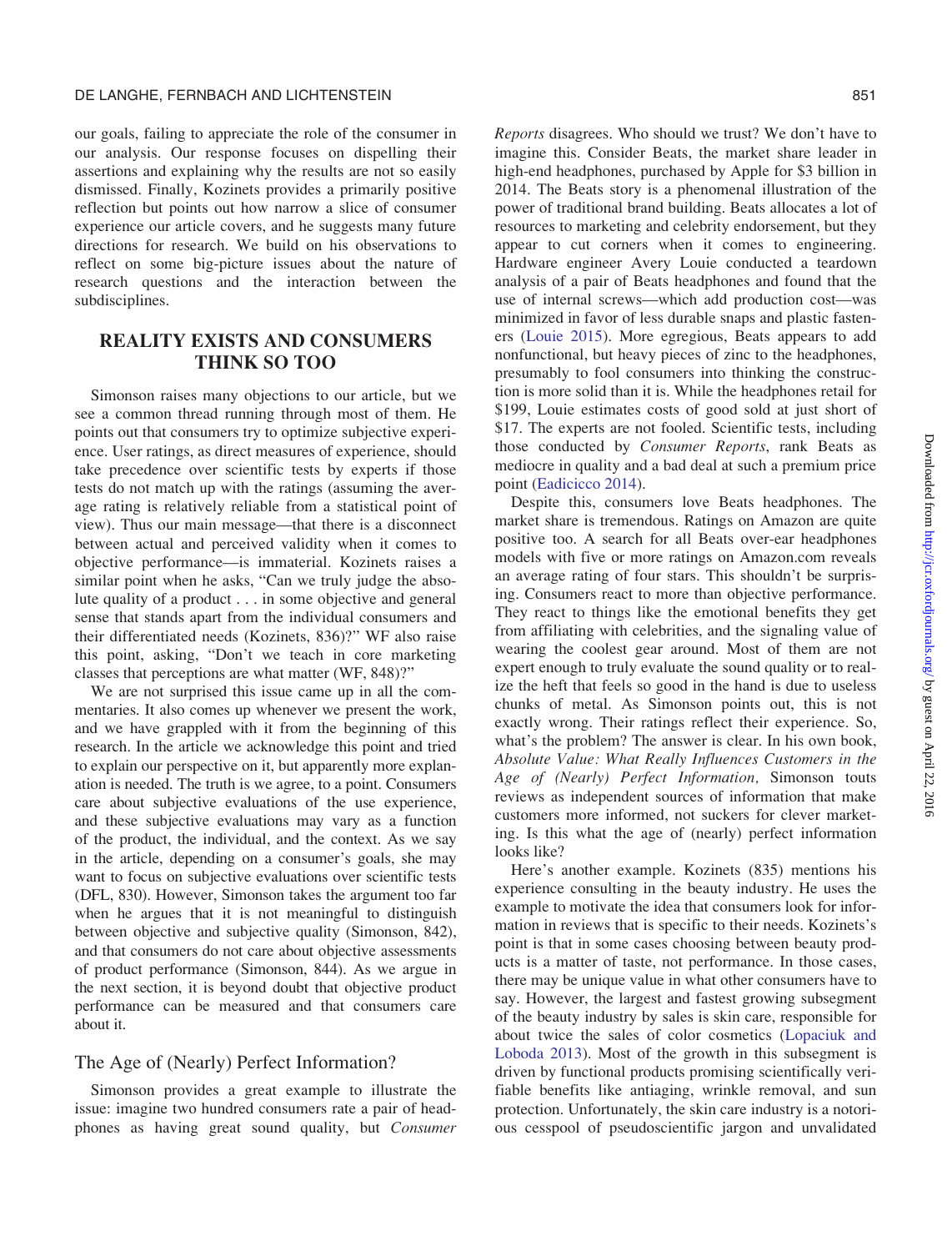product claims. Beauty companies often tout their products as "clinically proven" despite no published clinical evidence, and they appeal to unproven biological and chemical mechanisms [\(Caulfield 2015\)](#page-6-0). The industry is predicated on consumers' credulity. A perusal of ratings and reviews posted for antiaging creams on Amazon.com reveals the success of these marketing efforts. Ratings are consistently high, and many reviews parrot the dubious claims of the companies. A characteristic product, RegenFX Skincare Anti Aging Moisturizer Cream with Vitamin C, Vitamin E, Green Tea Extracts and Hyaluronic Acid, costs \$42 for a 1-ounce vial and has an average rating of 4.6 stars. According to expert studies, including Consumer Reports testing [\(Consumer Reports 2011](#page-6-0)), the benefits of such products are similar to basic moisturizing creams that cost a tenth to a hundredth of the price.

Who really cares if people get worse audio performance or overpay for a tiny vial of skin cream, especially if they cannot even tell the difference? One constituency that cares is consumers. Consumers consult reviews to become more informed, not to be led to false conclusions about objective performance. Many of them want the best performance and would not like the idea of paying extra for an objectively inferior option, even if others enjoyed using it. These arguments take on even more weight in product categories where consumption choices have more serious consequences for welfare. Take, for instance, product categories that support health or safety. Be honest. Who do you want to trust when it comes to choosing car seats, bike helmets, sunblock, air filters, smoke alarms, or blood pressure monitors?

Another constituency that cares is policymakers. Consumer protection is predicated on the idea that happy consumers can still be injured. In a famous case, public policy officials were concerned that consumers believed the unsubstantiated claim that Listerine cures sore throats [\(Wilkie, McNeill, and Mazis 1984](#page-7-0)). We suspect if this controversy occurred today, many well-meaning consumers would be touting the sore-throat-fighting powers of Listerine in online reviews. That may be OK with Simonson, but it would be concerning to consumer protection advocates.

#### We Showed You Our Data, Now Show Us Yours

We have tried to stay out of the weeds by focusing on this one fundamental issue, but we conclude this section by considering some of the other criticisms in Simonson's commentary. Simonson makes some sweeping proclamations without the requisite data to back them up, a point also picked up on by Kozinets (834). Here are just a few examples. Simonson concludes that user reviews "often greatly enhance consumers' ability to estimate product quality" [abstract 840], that "online reviews are . . . offered by knowledgeable consumers" (Simonson, 840), that user reviews "offer great value to consumers at a very low cost" (Simonson, 843), and that "[Consumer Reports] may seek opportunities to enhance its perceived value by highlighting product differences even when the distinctions have limited significance for actual consumer experiences" (Simonson, 842). All of these assertions are proffered without a shred of evidence.

Simonson underestimates the technical capabilities and sophistication of Consumer Reports. We will not spend a lot of time defending them (they can do that themselves if they choose to). But it's worth noting that Simonson's casual dismissal of their capabilities reflects a disregard for huge swaths of the marketing literature that have used Consumer Reports as a benchmark on the basis of its validity, not just on the basis of precedent. His claim that "consumers . . . do not consider CR a particularly valuable source of information about quality" (Simonson 844) is nonsense. For instance, Tesla's stock price plummeted 6.6% the day after Consumer Reports withdrew its endorsement of the Model S sedan ([Rogers 2015](#page-7-0)). In fact, Simonson inadvertently makes the point himself by highlighting an error in the Consumer Reports evaluations of car seats in 2007. Uri [Simonsohn \(2011\)](#page-7-0) analyzed this very event in an article in the Journal of Marketing Research and found that consumer demand promptly responded to both the initial release and later retraction of Consumer Reports' evaluations, more evidence that consumers care about Consumer Reports.

Many, many criticisms of our methods and analyses are levied as if they are certainly true, without grappling with counterevidence and without considering the care with which we designed our studies. His challenge to our analysis of camera resale values is based on his intuitive model of camera obsolescence. Aside from not having any evidence for this counter-explanation (beyond his own intuitions), he also discounts the virtually identical results obtained using a different data set covering more than a hundred product categories.

Simonson also offhandedly dismisses all of our consumer studies as due to demand effects without any rationale or evidence for this claim. Demand effect criticisms are often leveled too easily ([Shimp, Hyatt, and Snyder 1991\)](#page-7-0). For a demand effect to drive a result, respondents must (1) detect some demand cue, (2) guess the hypotheses, and (3) decide to respond in compliance with the hypotheses. We don't see this as a plausible explanation for our results.

In our first consumer study, we simply asked participants to list reasons why they consult reviews and ratings across multiple product categories, without ever mentioning Consumer Reports. We then compared the information they provided with the dimensions covered by Consumer Reports. Respondents primarily listed objective quality dimensions, many of them covered by Consumer Reports. Where is the demand effect with this procedure?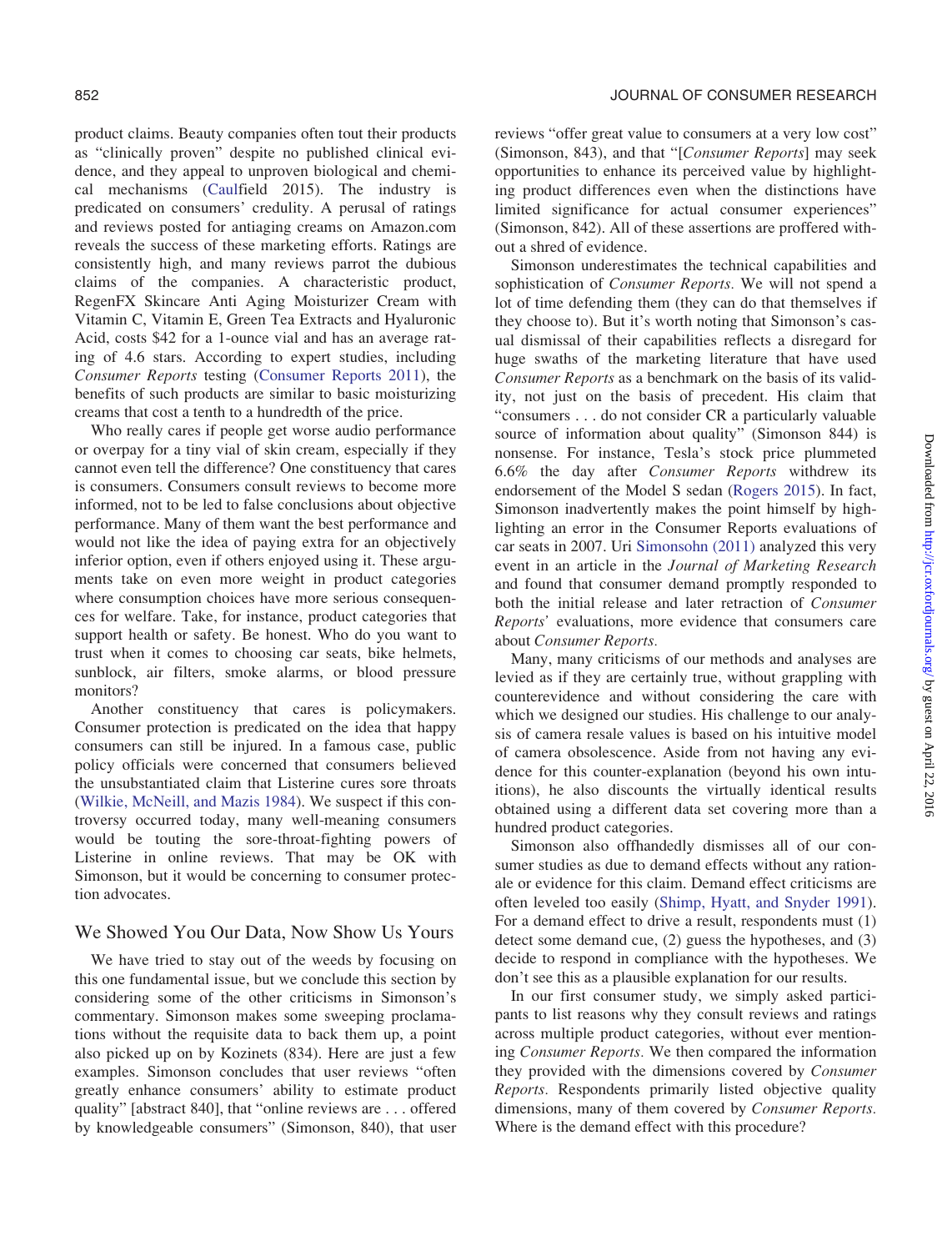#### DE LANGHE, FERNBACH AND LICHTENSTEIN 853

The goal of consumer studies 2, 3, and 4 was to evaluate how strongly consumers use different cues such as price, average rating, and number of ratings to infer quality. In studies 2 and 3, participants went to real Amazon web pages, inspected products, and then judged the quality, in any way they wanted. In study 2, we asked consumers to predict Consumer Reports quality ratings. In study 3, we asked them to judge quality in general and also to judge purchase intention. In study 4, we orthogonally manipulated price, average rating, and sample size in a true experimental design, to rule out endogeneity issues. Across all three studies we found very similar results. Again, where is the demand effect that explains the consistent results across all of these studies?

It is unfortunate that Simonson so easily dismisses our consumer studies. The purpose of DFL is to compare the actual and perceived validity of average user ratings as measures of quality, a Brunswikian approach that has a long history in psychology and consumer research [\(Karelaia and Hogarth 2008](#page-7-0); [Lichtenstein and Burton](#page-7-0) [1989\)](#page-7-0). Thus the consumer studies are absolutely critical to our arguments.

We are fully aware that no article can provide perfect or comprehensive data, and ours is no exception. But we did our best to present a range of data that provides converging evidence for our key ideas. That said, we are happy to be proven wrong. To Simonson we issue this challenge: show us the data.

### TWO VIRTUES OF SIMPLICITY

WF make two criticisms of our article, that the findings are not surprising and that the results do not matter. Both criticisms are based on faulty assertions grounded in a fundamental misunderstanding of our research goals. Our goal is to compare the actual and perceived validity of average ratings as indicators of quality. To accomplish this goal, we analyzed many secondary data sources and conducted a series of consumer studies. Yet WF isolate and attack one piece of the evidence, the simple correlation between average ratings and Consumer Reports scores. Their biggest oversight, among many, is to ignore completely the critical role of the consumer in our analysis. WF's misrepresentation of our article has led to a confused and confusing litany of challenges that do not hold up to scrutiny.

WF's oversimplification of our evidence is ironic in that one of the major themes of their commentary is that our modeling is not complex enough. Our models do not specify a rating formation process, they do not account for consumer heterogeneity or dynamic changes in ratings over the product life cycle, and so on. We think that the simplicity of our analyses is a virtue, not a limitation. Isaac Newton wrote, "Truth is ever to be found in simplicity, and not in the multiplicity and confusion of things." We

illustrate two senses in which Newton's words ring true in this case, and, in the process, demonstrate the flaws in WF's criticisms.

# Virtue 1: Complexity Can Cause You to Lose the Forest for the Trees

The human mind has difficulty shifting between levels of analysis [\(Macrae and Lewis 2002](#page-7-0)). Thus one danger of complexity is that it can cause you to lose sight of the big picture. For instance, it's hard to think about the nitty gritty details of a model and simultaneously keep in mind the high-level structure of an argument or the conceptual coherence of a set of ideas. WF's speculation on "the right null hypothesis" (847) appears to be such a case. WF question how we should think about the correspondence level between Amazon ratings and Consumer Reports scores, "is 50–60% really a low degree of correspondence?"

We agree this is a critical question, which is why we dedicated so much of the article to addressing it. We have two important benchmarks in the article. The first benchmark is the most fundamental, consumer perceptions. Correspondence is low, not because it is low in an absolute sense, but because consumers believe it is much higher. There is a major disconnect between what average ratings actual convey and how consumers infer quality from them. This is a simple idea that is central to our message, but it is not considered by WF.

Price is another important benchmark. Price predicts Consumer Reports scores much better than does average user ratings. We find this result surprising because there is a substantial literature in marketing cautioning consumers about the weak relation between price and quality (often operationalized as Consumer Reports scores). The fact that average ratings are so much weaker seems important to us. In fact, consumers in studies 2, 3, and 4 trust average ratings much more than price, so they have the relationship reversed (DFL 828).

We find it perplexing that WF failed to consider both these benchmarks in their comments. The key results are summarized very early in the paper (DFL 818–819). Our best guess is that WF's focus on modeling details has caused them to miss the big picture. Rather than engaging with the benchmarks we provide, WF instead propose two new simulation analyses. From a mathematical perspective, WF do not appear to fully understand the analyses they are proposing or how they relate to analyses already in the article. Further, if we take a step back from the numerical details, it seems that WF do not appreciate how these analyses bear on our key claims.

Their first proposal is to analyze how well "reviews recover themselves" (WF 847) in the following way: take two products that each has a distribution of Amazon star ratings. Randomly sample one rating from each product and check which is higher. Repeat many times. Calculate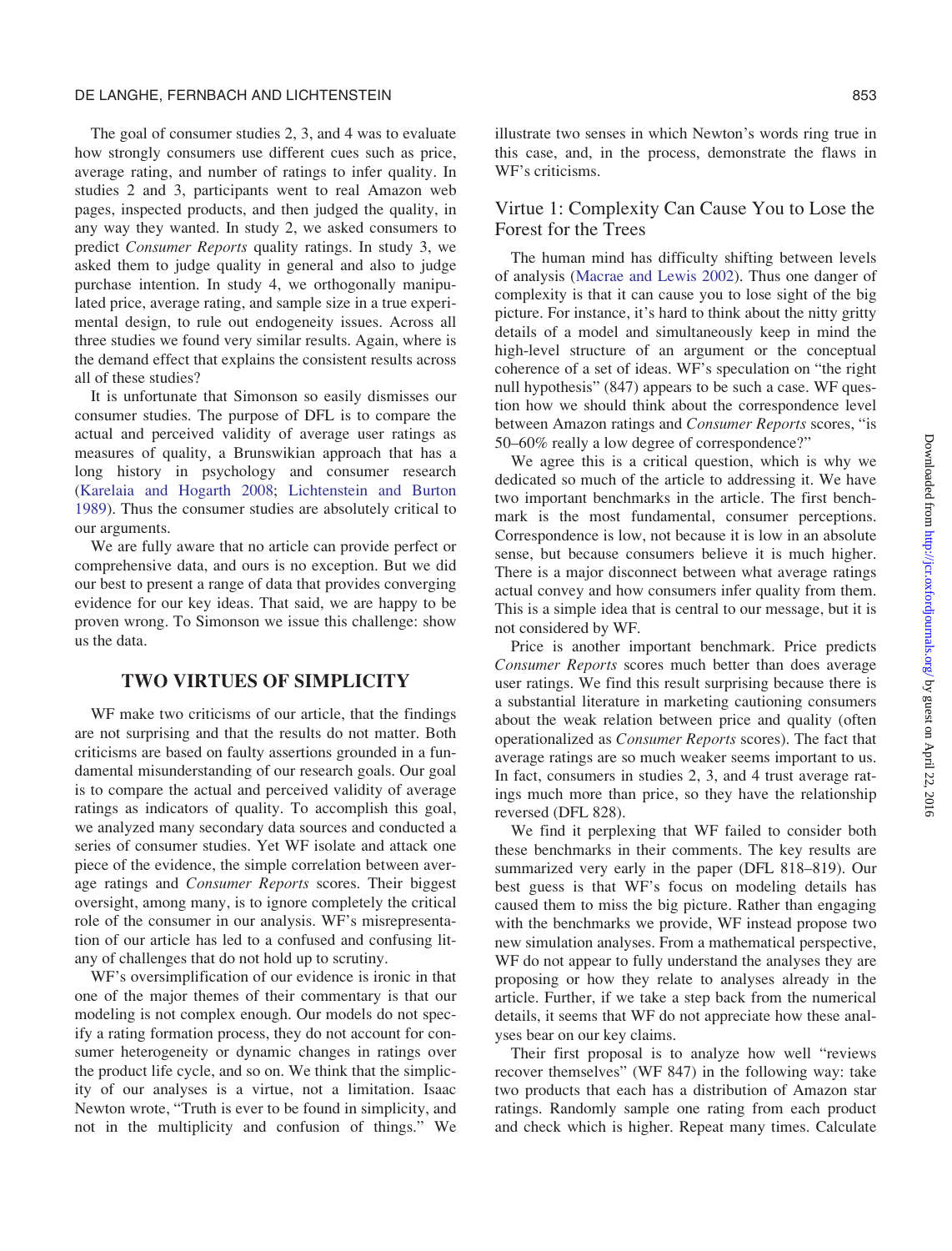the percentage of times the sampled rating is highest for the product with the higher average user rating. They "bet the correspondence would not be so high."

Although they do not refer to it in this way, the measure WF are proposing is called the "probability of superiority effect size" ([Grissom 1994\)](#page-7-0), or the "common language effect size" [\(McGraw and Wong 1992\)](#page-7-0). Most consumer behavior researchers are probably more familiar with a measure of effect size called Cohen's d, which is computed by dividing the mean difference by the pooled standard deviation. Cohen's d is a linear transformation of the probability of superiority effect size. Both Cohen's d and probability of superiority are also directly related to the area under a receiver operating characteristic (ROC curve) [\(Ruscio and Mullen 2012](#page-7-0)), a measure of classification accuracy that may be more familiar to the marketing science community.

WF asked us to simulate this measure, but it is not necessary to do a simulation to compute distribution overlap. The combinatorics of a 5 point scale are straightforward, and the percentage superiority can be determined simply, as follows:  $[\#(x > y) + .5\#(x = y)] / n_x n_y$ , where # is the count function and  $x$  and  $y$  are vectors of scores for the two products. Or, even more simply, they could have just asked us to compute the average Cohen's d. We computed probability of superiority for all within-category pairwise comparisons of products, and the correlation with Cohen's d was 0.94. The reason the correlation is not exactly 1 is because Amazon ratings are not normally distributed, but, for all intents and purposes, WF are asking us to compute the average Cohen's d and use this as a benchmark to assess the correspondence between average user ratings and Consumer Reports scores. They seem to believe that this will provide a novel perspective on our results, but this does not make sense.

WF's confusion is indicated by their claim that we "totally ignored" the distribution of ratings in our analyses (WF 847). This is a surprisingly blatant mischaracterization. Analysis of the ratings distributions is a centerpiece of the article. For instance, we analyze how correspondence between average user ratings and Consumer Reports scores changes as a function of standard error of the rating distribution (DFL 822), and in a follow-up analysis, as a function of sample size and standard deviation (DFL 822). In another important analysis presented in the General Discussion (DFL 829), we look at how often pairwise  $t$ tests between average user ratings for two randomly chosen products are significant. Our analyses show that correspondence is lower when standard error is higher (DFL 822), that  $t$  tests are not significant about half the time (DFL, figure 4, 829), and that correspondence is related to the significance of the  $t$  tests (DFL, figure 4, 829).

All of these analyses are intimately related to effect size. The major difference is that our analyses also take into account the role of sample size in addition to the averages of the distributions and their standard deviations. (For instance, the  $t$  statistic is Cohen's d divided by the square root of the sample size). The results indicate that effect sizes are often too small relative to sample sizes to conclude much. Yet consumers happily jump to strong quality judgments regardless of the sufficiency of the sample sizes, as we show in consumer studies 2, 3, and 4 (DFL 828). This is one of the main reasons that consumers overestimate the validity of average ratings.

We are now in position to consider how WF's proposed analysis bears on our key argument, and we reach an ironic conclusion: WF are absolutely right that the average effect size is small, as is apparent from analyses already in the article. But they fail to appreciate that this supports our key claim that consumers overestimate the validity of average ratings. In fact, it is a central pillar of our argument.

The second benchmark proposed by WF is to examine how well Consumer Reports scores would recover themselves using a similar simulation, given reasonable assumptions about error in Consumer Reports' measurements. They "suspect that 60% might be on the high side" (WF, 847). Although this benchmark is conceptually more meaningful than average effect size, their 60% claim is way off. Suppose that the true quality score of a product lies within 10 points of the score determined by Consumer Reports with uniform probability. This would be a huge measurement error, given that the median range of Consumer Reports scores across product categories in our data set is 31. A simple simulation reveals that the ranking of the scores posted by Consumer Reports would converge with the ranking of the true quality scores 79% of the time. A recovery rate of 60% would imply true quality scores that lie within 35 points (!) of the scores posted by Consumer Reports, greater than the range of scores of most categories.

Moreover, Consumer Reports rates products on multiple dimensions and then averages these subscores to arrive at a composite quality score. In the article we show, via simulation, that random variation to the weights Consumer Reports assigns to the sub-dimensions has little effect on the composite score (DFL 824). An analogous argument applies to error in measuring the sub-dimensions. If varying the weights of the sub-dimensions while holding constant the scores has little effect on the composite measure, then adding measurement error to the scores while holding constant the weights should also have little effect. If  $e_x =$  $(x/b) * e_b$  then b \*  $(x + e_x) = (b + e_b) * x$ , where  $e_x$  is the random component added to the subscore x and  $e<sub>b</sub>$  is the random component added to the weight b. Thus, without any additional data, a careful reading of the analyses in the article shows that WF's criticism based on measurement error in Consumer Reports scores is severely overstated.

WF's substantive purpose for suggesting these analyses is to argue that our results are not surprising. Surprisingness is a notoriously slippery concept. What one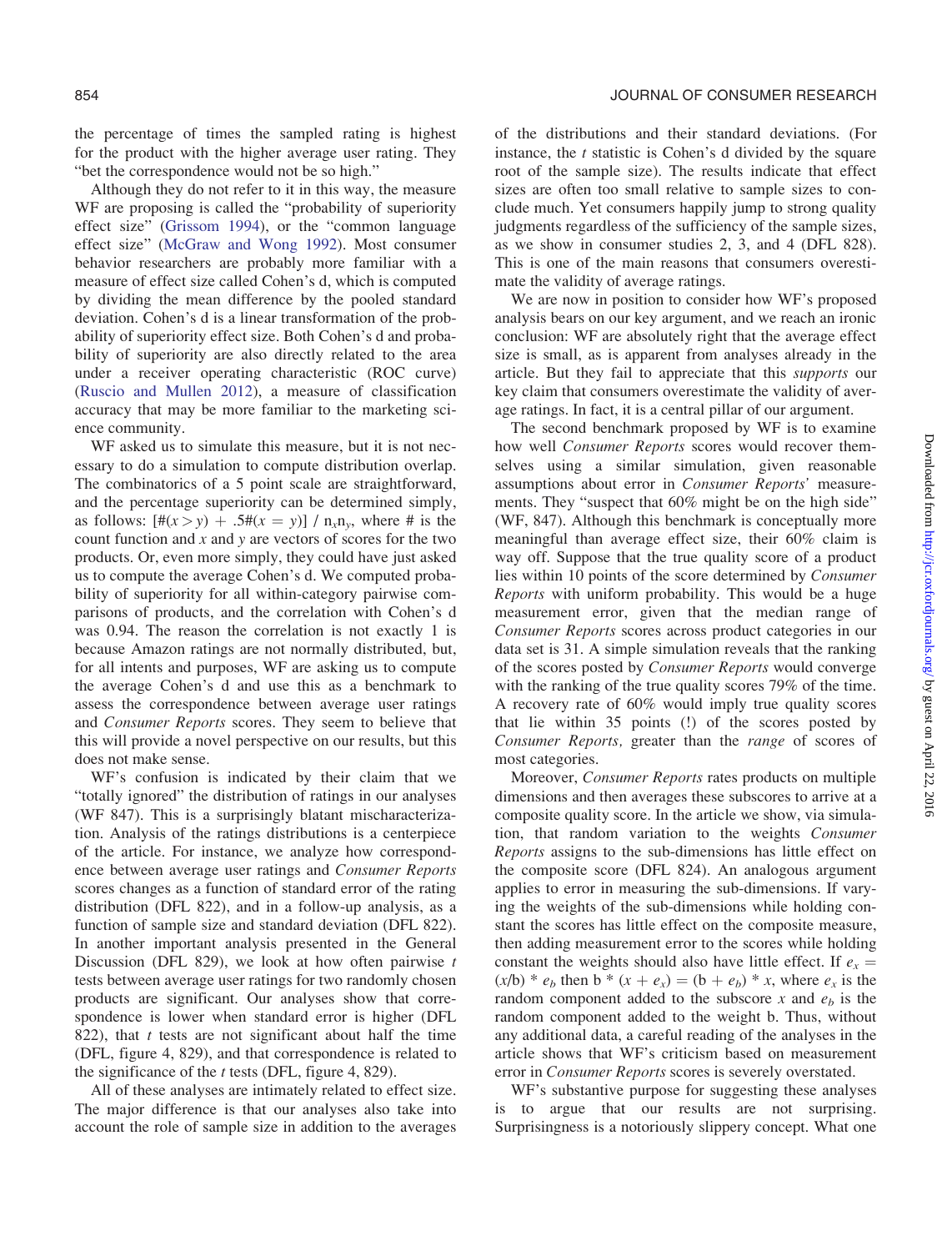person finds obvious may be astonishing to another ([Lynch](#page-7-0) [1998\)](#page-7-0). WF suggest that the surprisingness of our results should be judged against the intuitions of marketing science scholars. We disagree. Our goal is to understand whether consumers have correct intuitions about the validity of online ratings, so we are much more interested in what they think.

# Virtue 2: Simplicity Permits Empirical Generalization

Models can serve various functions. In consumer research, models are usually aimed at supporting empirical generalization by identifying factors that explain behavior and are invariant across contexts. WF point out many things our models do not do (e.g., model the rating formation process, capture dynamics and heterogeneity, etc.). They see this as a problem, but we see it as a necessity. The goal of the article is to compare the actual and perceived validity of average user ratings as measures of quality, so we modeled factors that consumers may use when making quality inferences. Most consumers have no way of assessing heterogeneity, dynamics, or the review formation process when consulting online ratings. They tend to use simple choice processes. This is another example where WF have failed to consider whether their criticisms actually speak against our key claims. Taking the perspective of the consumer, it is clear that many of the issues that WF perceive as limitations of our research only make our key points stronger. Not only is the average rating a poor predictor of quality overall, but its usefulness depends on a host of contextual factors that most consumers have no way of evaluating.

One benefit of simplicity is that simple models often work well in the real world [\(Dawes 1979\)](#page-6-0). Complex models can overfit data and perform poorly when used to pre-dict out-of-sample observations. For example, [W](#page-7-0)übben and [Wangenheim \(2008\)](#page-7-0) compared the relatively complex retention model of Fader, Hardie, [and Lee \(2005\)](#page-6-0) that models heterogeneity in customer retention to a much simpler "hiatus" model by fitting data sets from multiple industries. The simple model performed better than or equal to the complex model in all cases. Our goal is not to impugn Fader et al.'s model, which we admire and teach in our customer analytics course. Our point is that complexity and generalization do not always play nicely together.

[Brighton and Gigerenzer \(2015\)](#page-6-0) refer to the preference for complex models as the "bias bias" because faith in complex models often reflects neglecting the variance component of the bias-variance tradeoff. Fortunately, there seems to be increasing awareness of these issues in empirical studies, particularly those analyzing big data. We have seen several presentations recently where most of the focus is on "letting the data speak for themselves" through basic

summary statistics and model-free evidence. We applaud these developments.

DFL is inspired by a simple but compelling idea called the "illusion of validity" ([Tversky and Kahneman 1974\)](#page-7-0). An illusion of validity occurs when one overestimates the predictive value of a cue because the cue seems representative of the outcome of interest. One reason we were so drawn to this topic is because we feel this illusion ourselves, even now. We see an average rating that we know is flawed but still want to trust it. That is the crux of the article. It is a simple idea that deserves simple treatment.

One of the developers of this idea, Amos Tversky, sometimes remarked that he was not a very sophisticated mathematician. His colleagues and students found this claim laughable because he was the best applied mathematician that any of them knew (Steven Sloman, personal communication, December 2015). Tversky's talent was not in mathematical complexity. It was in simple ideas expressed as simple models that explain behavior across a wide range of contexts. A first-year undergraduate would have no problem following the math behind prospect theory [\(Kahneman](#page-7-0) [and Tversky 1979\)](#page-7-0), support theory [\(Tversky and Koehler](#page-7-0) [1994\)](#page-7-0), or the contrast model of similarity [\(Tversky 1977\)](#page-7-0). We are not comparing our work to Tversky's (anyone making that comparison would come out sorely lacking). The point is that there is a huge difference between simple and simplistic.

#### Do the Results Matter?

WF conclude by questioning whether our results matter. They argue that the low correspondence is a feature, not a bug, because consumers now have two uncorrelated sources of quality information to inform their decisions. The problem with this argument is that consumers do not aggregate information in this way. As is clear from our consumer studies, they go to ratings primarily as a free proxy for the kind of information provided by Consumer Reports, and they think they are getting it. Moreover, they jump to unwarranted conclusions based on insufficient sample sizes. Again, the problem is not the low correspondence; rather, it is the disconnect between what consumers think they are getting and what they are actually getting.

Here's another way that these results matter. Our understanding of the new information environment has major implications for how companies should allocate resources. The results that WF so easily dismiss—the positive influence of high prices and strong brands on ratings, and the low correspondence of ratings to objective quality indicators like Consumer Reports scores and resale prices suggest that companies should not be so hasty to shift resources away from traditional marketing and branding, as suggested by recent articles in influential outlets like Harvard Business Review, The Economist, and The Wall Street Journal. Importance is another concept in the eye of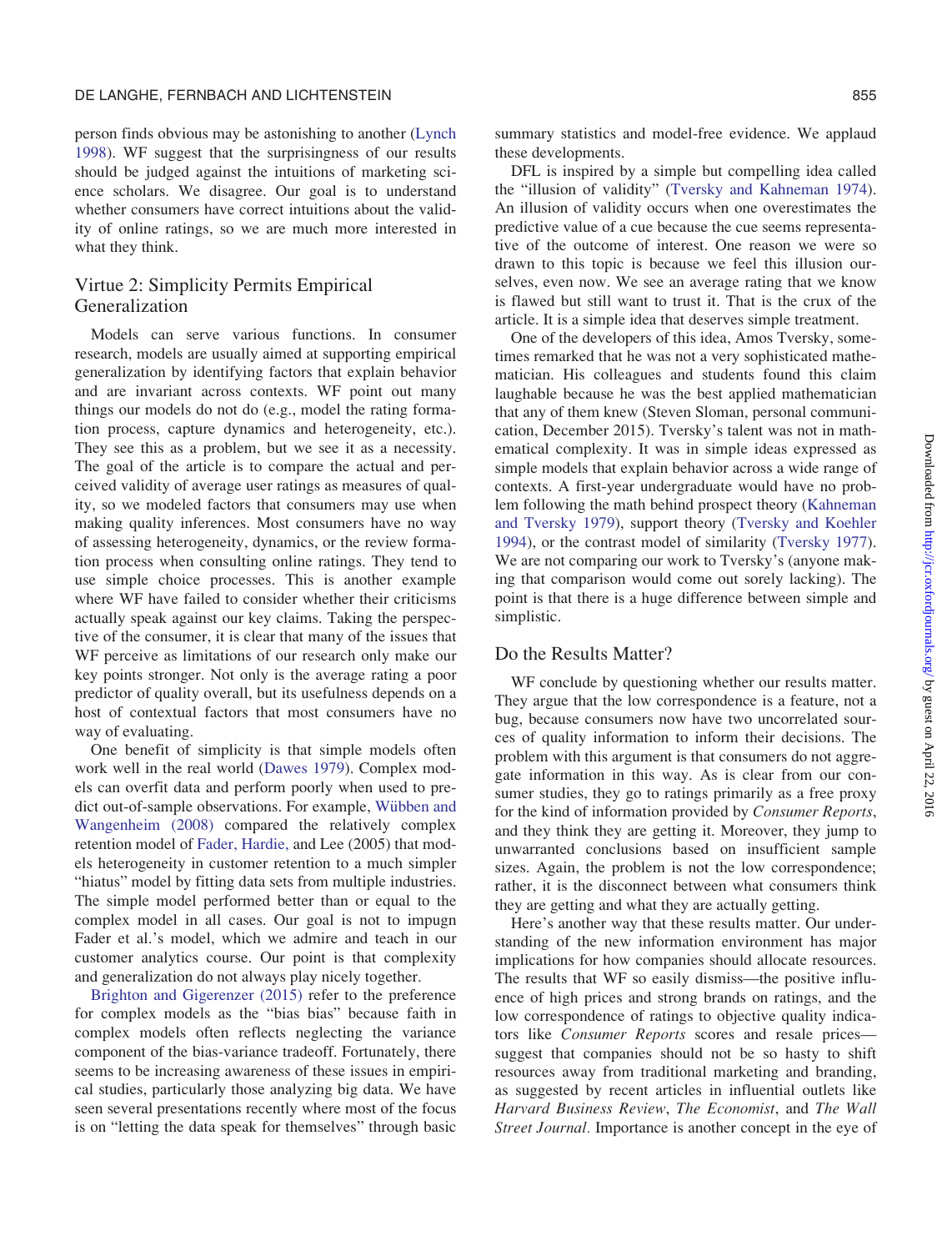<span id="page-6-0"></span>the beholder, but it strikes us that businesses might be interested in a better understanding of the antecedents of ratings.

#### WHERE IS THE GOLDILOCKS ZONE?

By necessity, the tone of this commentary has been confrontational so far. Taking the lead from Kozinets, we will attempt to elevate the discussion in this final section. While Kozinets clearly takes issue with some of our claims, we appreciate that he also attempts to be positive in the sense of offering new data and insights to support his claims (e.g., the netnography of power tools, his experiences consulting for beauty products) and suggesting directions for future research. We agree with his overarching theme. Our article only covers a narrow slice of the consumer experience. Although the average star rating is an important driver of consumer behavior, Kozinets rightly points out that reviews serve many other purposes. He is also right that consumers look for information that is specific to their own needs, and such information cannot be gleaned from the overall average. These points should spur new research ideas. How do consumers navigate and integrate all these different pieces of information? The answers to these questions can fill many dissertations, and we hope they will.

Kozinets goes on to discuss the philosophy of science and offers a useful figure depicting an arrow that spans from the highly descriptive "phenomenal world of events" to the highly abstract "world of ideas and concepts." This distinction is closely related to the trade-off between complexity and generalization we discussed earlier. The more complexity you put into your model, the more descriptive it is of a particular context and the less it captures abstract concepts that are invariant across contexts. He suggests that researchers should try to stay in the middle of the arrow, in the "Goldilocks zone" that strikes the right balance between complexity and generalization.

This reminds us of the ending of the SpongeBob SquarePants movie (yes, two of us have toddlers). Viewers have been led to believe that SpongeBob's home, Bikini Bottom, is a good size town. As the perspective shifts to the world of humans, the camera pans out, and we see that all of Bikini Bottom is contained in about a square meter of ocean. We are not comparing any marketing scholars to sea creatures. The point is that the world looks a lot different to the denizens of Bikini Bottom than it does to the people standing on the beach. Similarly, we all live in different places on Kozinets's arrow. To each of us, our little neighborhood feels much bigger and more comprehensive than it is. What to one of us feels like highly descriptive research may seem hopelessly abstract and disconnected from reality to someone with a different orientation.

The idea of a Goldilocks zone contains within it the whispers of a directive. We are not sure that researchers should be in the business of telling other researchers what questions to ask and the methods they should be using to address them. It strikes us as futile to try to define a single level of analysis that we will all agree constitutes a Goldilocks zone. It's also probably counterproductive. It is fairly easy to argue that research along the entire extent of the arrow has value if done competently. On the abstract side this is obvious; consider Einstein imagining himself riding on a light wave. The other side of the arrow is more contentious, but many people find value in highly descriptive approaches, for instance in the work of phenomenologists like Husserl and Heidegger. As Kozinets points out, due to the pervasive role that user-generated content plays in the lives of consumers nowadays, the issues are so multidimensional and complex that many types of research are needed to understand them.

These ideas are especially important to keep in mind in an interdisciplinary field like marketing. The topic of online reviews and ratings clearly has interdisciplinary appeal, which is a good thing. But interdisciplinarity also introduces a risk of imposing one's favorite constructs and methodologies on others' work [\(Shugan 2002\)](#page-7-0). We have to be careful not to evaluate research in terms of whether the theory and methods used in an article fit with our mental model of what an article should be like. Instead we should be asking whether the approach is appropriate to address the specific research question the researchers are asking. Obviously there is also an onus on researchers to be clear about what they are trying to accomplish. Keeping these points in mind may help us build a more cumulative and integrative science.

# **REFERENCES**

- Brighton, Henry and Gerd Gigerenzer (2015), "The Bias Bias," Journal of Business Research, 68 (8), 1772–84.
- Caulfield, Timothy (2015), Is Gwyneth Paltrow Wrong About Everything?: How the Famous Sell Us Elixirs of Health, Beauty & Happiness, Boston: Beacon Press, 2015.
- Consumer Reports (2011), "Wrinkle Creams: Miracle or Mirage?" [http://www.consumerreports.org/cro/magazine-archive/](http://www.consumerreports.org/cro/magazine-archive/2011/september/health/wrinkle-creams/overview/index.htm) [2011/september/health/wrinkle-creams/overview/index.htm](http://www.consumerreports.org/cro/magazine-archive/2011/september/health/wrinkle-creams/overview/index.htm).
- Dawes, Robyn M. (1979), "The Robust Beauty of Improper Linear Models in Decision Making," American Psychologist, 34 (7), 571–82.
- de Langhe, Bart, Philip M. Fernbach, and Donald R. Lichtenstein (2016), "Navigating by the Stars: Investigating the Actual and Perceived Validity of Online User Ratings," Journal of Consumer Research, 42 (6), doi:10.1093/jcr/ucv047.
- Eadicicco, Lisa (2014), "Apple Just Paid \$3 Billion for a Company That Makes Really Mediocre Headphones," [http://](http://www.businessinsider.com/beats-headphones-quality-2014-5) [www.businessinsider.com/beats-headphones-quality-2014-5](http://www.businessinsider.com/beats-headphones-quality-2014-5).
- Fader, Peter S., Bruce G. S. Hardie, and Ka Lok Lee (2005), "Counting Your Customers" the Easy Way: An Alternative